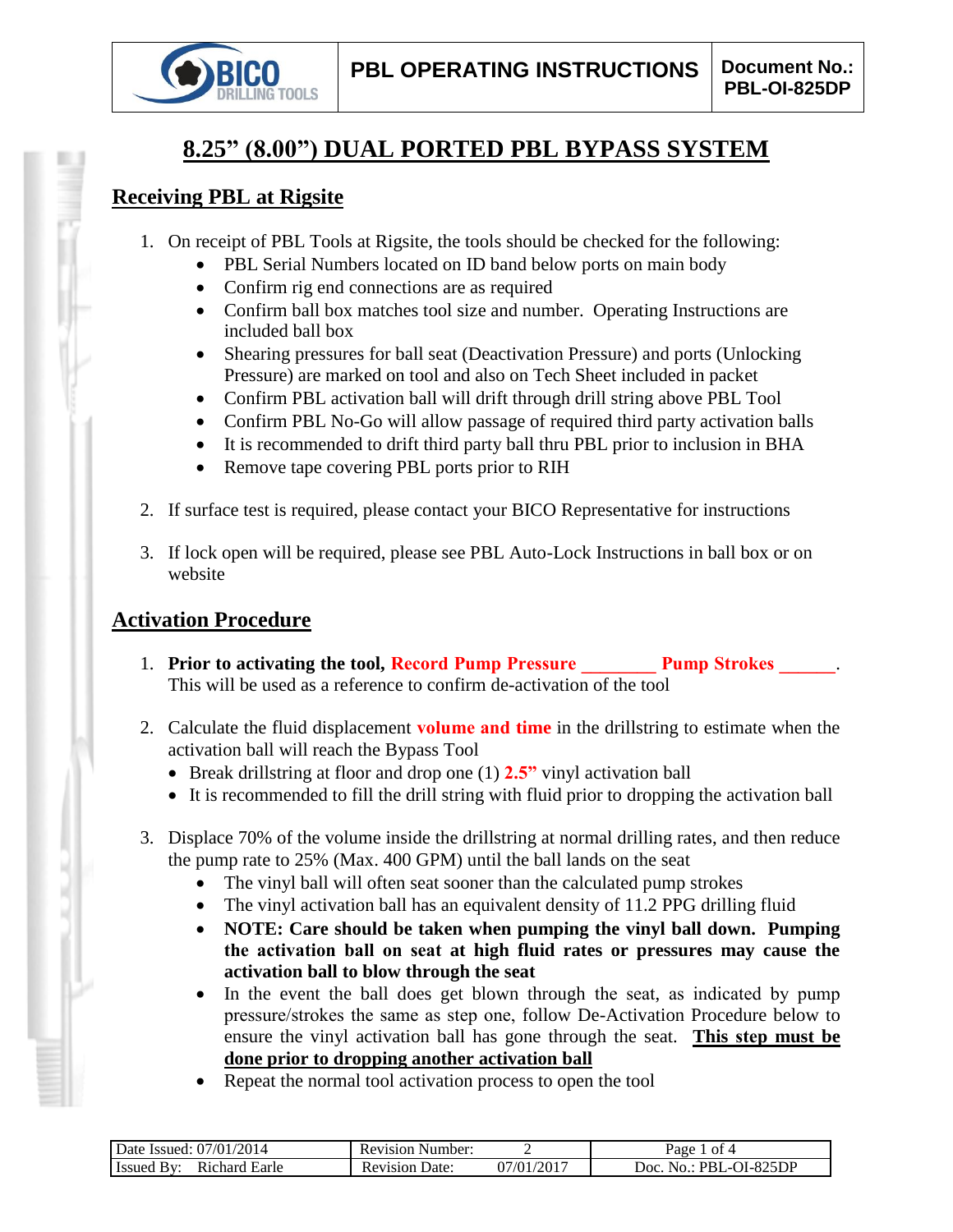- 4. When the activation ball lands on-seat, the Sleeve will shift to its open position against the spring with pump pressure. The activation ball will not float off of the seat if pumping is discontinued
	- **NOTE: IT TAKES LESS THAN 250 PSI TO ACTIVATE /OPEN THE TOOL**
	- Surface indication of the tool being in the open position is a pressure drop. **Compare pump pressure/strokes to rates and pressures recorded in step one.** Once the tool is open, pump rates can be increased to the desired rate above the ball deactivation shearing pressure**.** High pump rates/PSI will not push the ball through the seat and deactivate the tool. The deactivation pressure, marked on the tool and on Tech Sheet, only applies after the steel balls have been dropped to deactivate the tool
	- Fluid will now be diverted through the side ports. As long as pumping is continuous, fluid will be diverted through the ports. If pumping is halted, the sliding sleeve will shift to the closed position. When pumping resumes, the sleeve will shift open again allowing fluid diversion through the ports of the PBL Tool
	- It is recommended a constant, high pump rate be maintained while the tool is in the open position. **If low flow rates, low differential pressures between drill pipe and annulus, bullheading, squeezing or similar low flow operations are required, it is recommended to deactivate the PBL Tool before commencing such operations**
	- Rotating and reciprocating the drillstring is good practice while activating and deactivating the PBL Tool

## **De-Activation Procedure**

**IG TOOLS** 

- 1. Break the drillstring at rig floor and drop 2 steel **1 3/4"** de-activation balls. It is good practice to drop the second steel ball 5-10 seconds after the first one
- **2.** After dropping the steel de-activation balls, immediately start pumping at 50% of the normal flow rates (300 GPM minimum) keeping the pump pressure 1000 psi below PBL deactivation pressure and watch for a pressure increase
	- When the steel balls reach the PBL Tool, they will restrict flow through the ports creating an immediate pressure increase. Bring the pressure up as quickly as possible. Do not slow or stop flow rates
	- **The vinyl ball should blow through the seat at +/- 10% of stated shear pressure depending upon down hole conditions**
	- A pressure decrease is an indication the vinyl activation ball has blown through the seat and into the ball catcher. The steel balls will follow into the ball catcher
- 3. After the vinyl ball shears through the seat, the sleeve will move to the closed position. Circulation will now be through the BHA
- 4. When pumping is resumed, check that the pressure and strokes are the same as they were prior to activating the PBL Tool (See data recorded in step one, above)

**NOTE:** After tripping out of the hole, the balls must be removed from the ball catcher sub before RIH again. **The used vinyl activation balls should be immediately discarded and NEVER RE-RUN.** It is not recommended to TIH with balls in cage

| Date Issued: 07/01/2014            | <b>Revision Number:</b> |                         | $2$ of 4<br>$a$ ge $\angle$           |
|------------------------------------|-------------------------|-------------------------|---------------------------------------|
| <b>Issued By:</b><br>Richard Earle | Revision<br>Date:       | .)7/01/201 <sup>-</sup> | : PBL-OI-825DP<br>Doc.<br>$N\Omega$ . |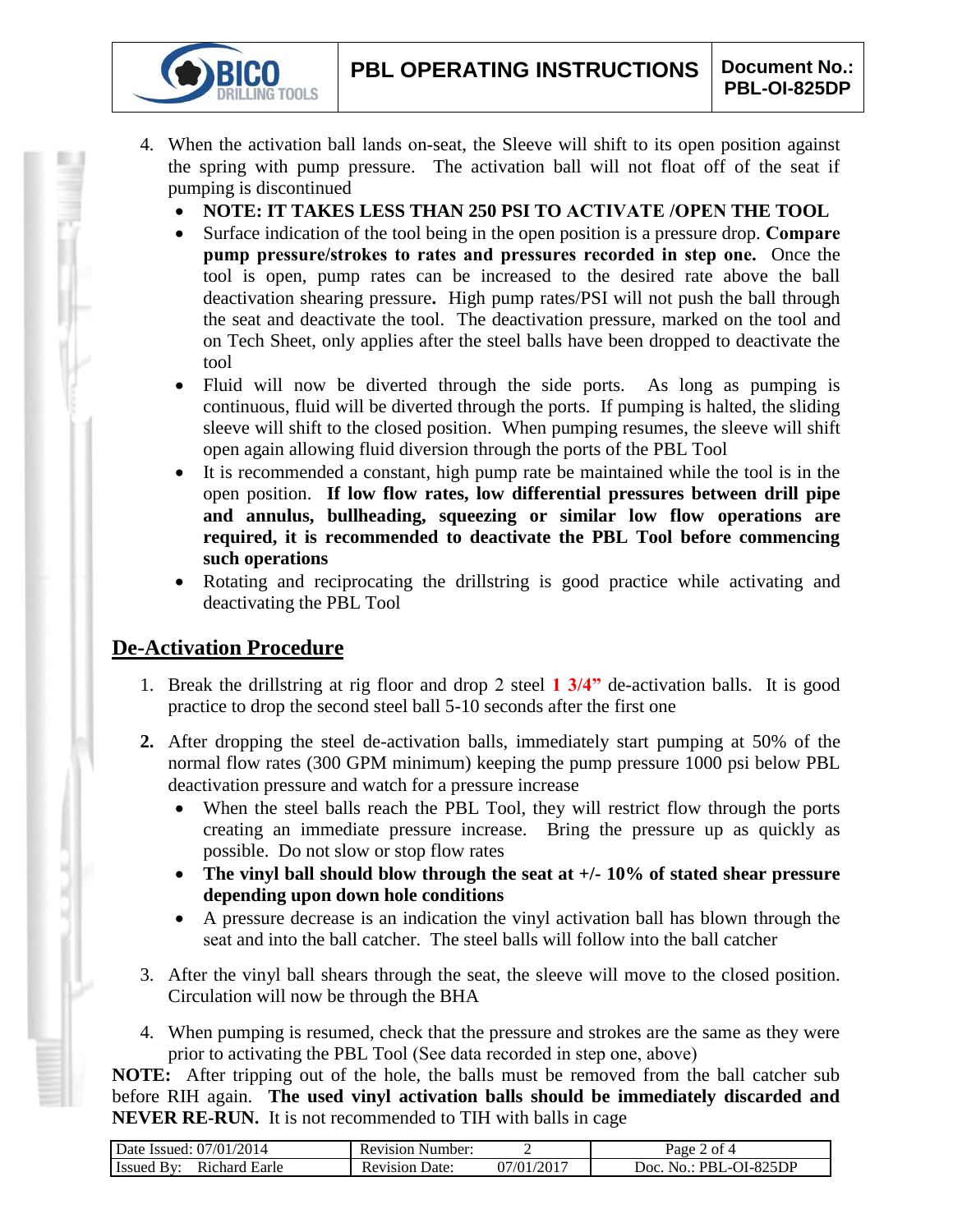

If required, ensure float valve is in BHA below PBL or finger trap has been installed in cage to prevent movement of balls. Consult BICO if situation arises. **If the PBL sub is to be rerun after being activated, it is strongly recommended to deactivate the tool prior to tripping out of the hole**

## **Emergency Weighted Darts with Vinyl Balls or "Fast Darts"**

A Weighted Dart inserted in a **2.5"** vinyl ball or a **2.5"** Fast Dart is supplied as part of the package of operating balls. **These Darts are to be utilized only in cases where it is not possible to pump down the Vinyl Ball.** These ball/darts weigh approximately 6-7 times greater than the standard activation ball to facilitate activation of the PBL sub when limited or no circulation is possible. **These ball/darts MUST be dropped in direction indicated below down the drillstring when activating the tool.** It is not recommended to utilize the ball/dart in well bores with angles greater than 55<sup>°</sup> if pumping is not possible



**If Fast Dart is utilized in conditions when circulation is possible, the maximum flow rate is 200 GPM when pumping down Dart.** If deactivation is required, use same procedure as above. Each activation by Fast Dart reduces the total available cycles by one

Should there be any questions regarding the operational procedures of the PBL Tool please contact BICO Drilling Tools or visit our website at: **www.bicodrilling.com**

### **Contacts: BICO Drilling Tools, Inc**

**Corporate Headquarters and Service Center - Houston, Texas**

1604 Greens Road Houston, TX 77032 Phone: 281-590-6966, 877-779-2426 Fax: 281-590-2280 e-mail: [sales@bicodrilling.com](mailto:sales@bicodrilling.com)

#### **Southeast Service Center Broussard, Louisiana** 303 Ida Road

Broussard, LA 70518 Phone: 337-839-1133 Fax: 337-839-1143 **Mid-Continent Service Center Oklahoma City, Oklahoma** 1901 S.E. 22nd Street Oklahoma City, OK 73129 Phone: 405-677-5877 Fax: 405-677-5218

**Rocky Mountains Service Center Casper, Wyoming** 1849 Pyrite Casper, WY 82604 Phone: 307-237-1420, 888-437-1420 Fax: 307-237-1419

| Date Issued: 07/01/2014     | <b>Revision Number:</b> |                          | Page 3 of 4               |
|-----------------------------|-------------------------|--------------------------|---------------------------|
| Richard Earle<br>Issued By: | <b>Revision Date:</b>   | $07/01/201$ <sup>-</sup> | No.: PBL-OI-825DP<br>Doc. |